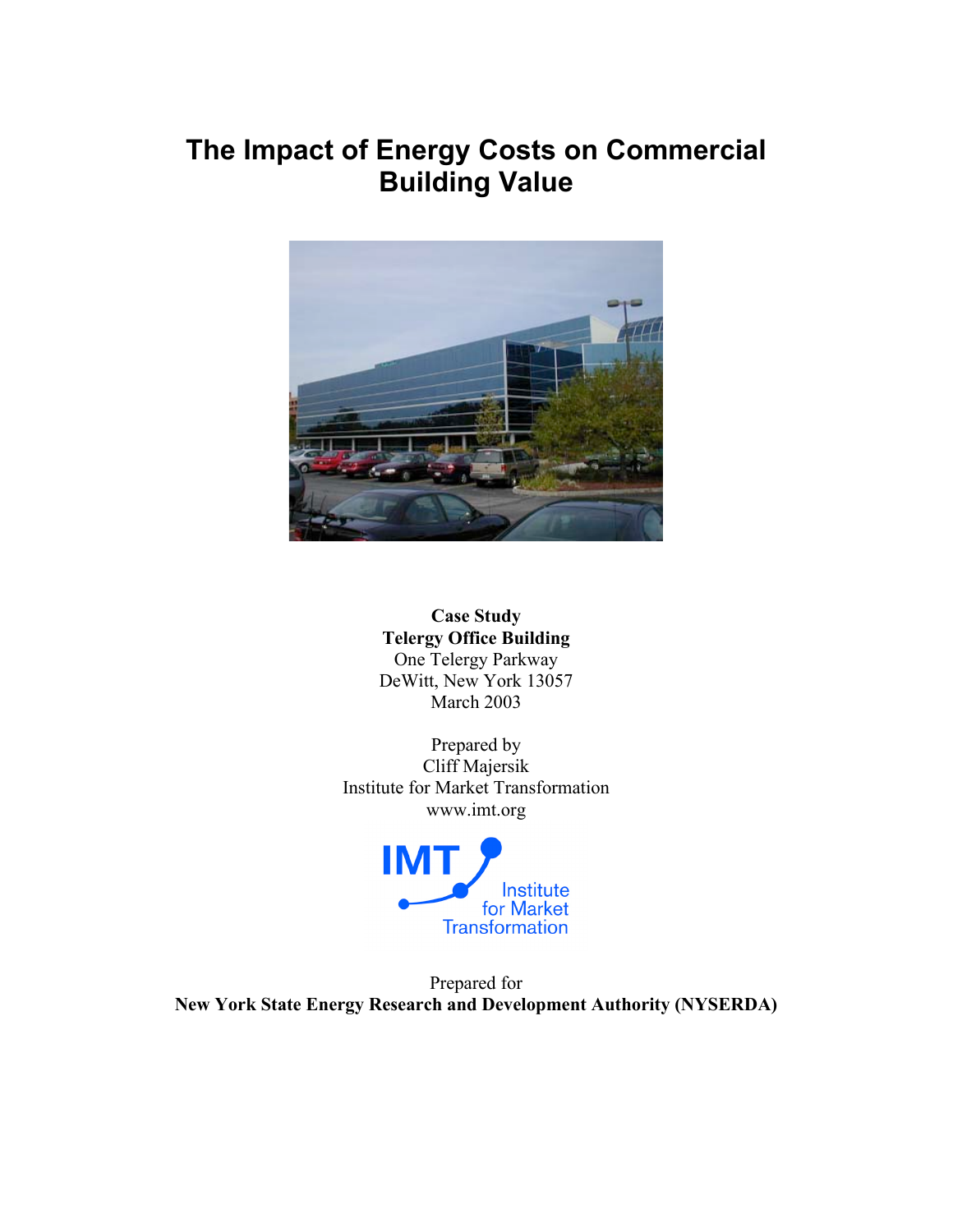### **Summary**

The Institute for Market Transformation (IMT) has prepared this case study under contract to the New York State Energy Research and Development Authority (NYSERDA). This case study is the result of review of articles and documents as well as interviews with individuals directly connected with the events and decisions described.

This case study presents the impact of energy costs on the value of the Telergy building, a 120,000 square-foot class A office building in a suburb of Syracuse, New York. The property was owned by Telergy, Inc. ("Telergy"), a bankrupt telecom company. HSBC bank, which held the first lien on the property, commissioned a complete appraisal in preparation for a bankruptcy trustee auction.

Energy use at the Telergy building was very high – its energy usage per square foot was almost twice that of comparable buildings. At \$517,000 (\$4.46 per square foot) annually, energy accounted for more than half of all operating expenses. A draft appraisal based on historic utility bills valued the property "as is" at \$4,300,000 or \$37.13 per square foot. Rick Baker, an HSBC VP, astutely realized that a closer look at the building's energy costs might enhance the building's appraised value, and so he commissioned an energy billing analysis. The analysis found that much of the building's energy costs were solely attributable to a major electricity load from Telergy's telecom switching center and data center, and the analysis normalized the building's projected energy costs to reflect the equipment's removal. The appraisal was revised to reflect the energy analysis's findings, resulting in an "as is" value of \$5,500,000 or \$47.50 per square foot – an increase of 28 percent.

Telergy occupied 55.5 percent of the building and leased the balance to CNA Insurance (CNA). After delivery of the complete appraisal, CNA made widely known its intention to vacate the building at the conclusion of its lease several months later – a development which was not factored into the appraised price and which negatively impacted the price for the building at the bankruptcy auction. Baker was therefore quite pleased with the winning bid of \$4,000,000 plus a 5% buyer's premium (effectively \$36.27 per square foot). He guessed that the property might have sold for \$500,000 less had there been no energy billing analysis.

Based on his experience with the Telergy building, Baker says he would now consider doing an energy audit for any property with higher than average energy costs and possibly for any property over a certain value threshold -- perhaps, \$4,000,000.

**Property Description:** The property consists of a three-story multi-tenant office building with 115,802 square feet of net rentable area and two interior three-story atria. It was constructed in 1981 and originally served as the Carrier Corporation headquarters. A large addition (adding approximately 40,000 SF) was completed by the Telergy Corporation in early 2000. The building sits on a 9.7-acre parcel of land that has parking for 430 vehicles. $<sup>1</sup>$ </sup>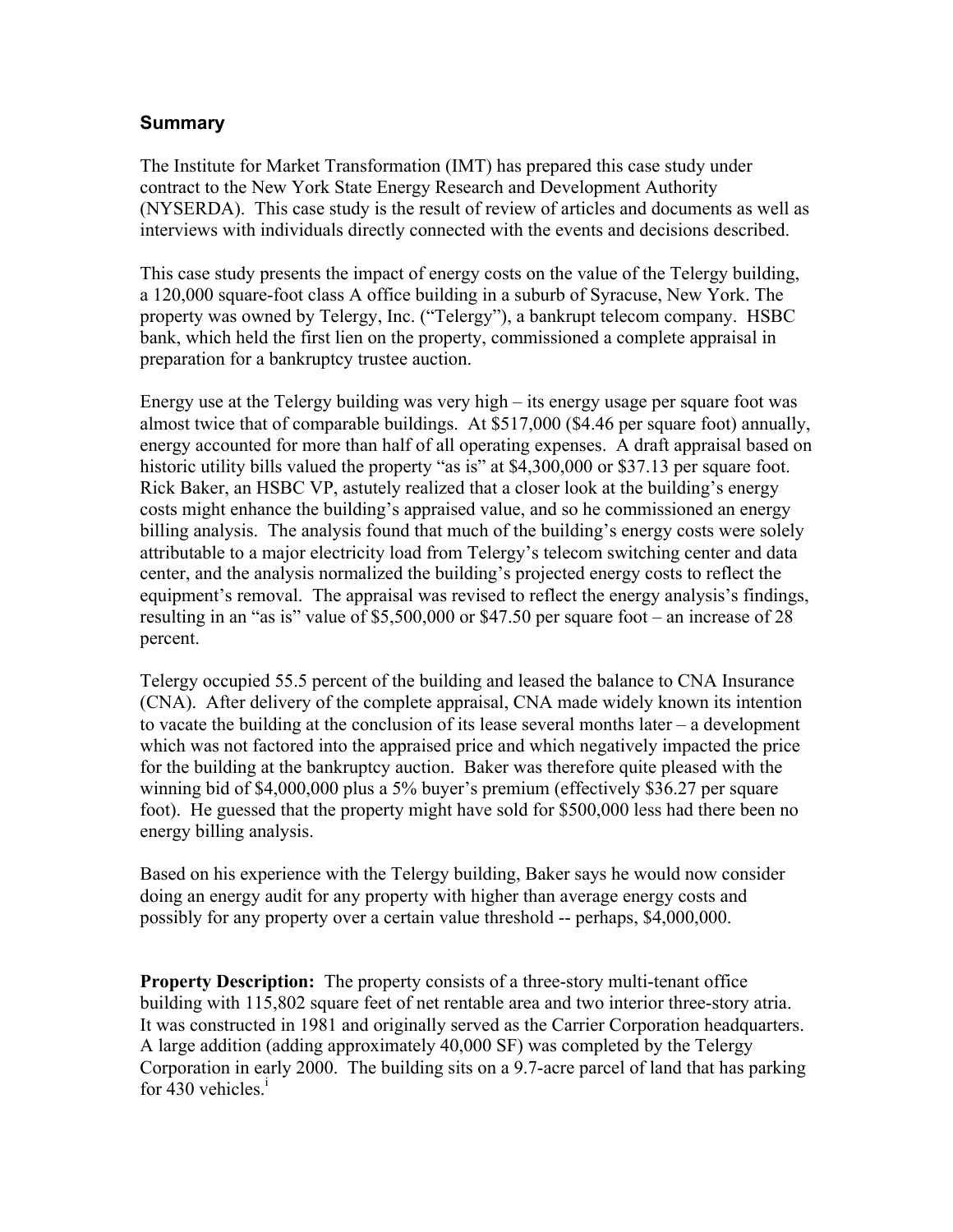**Construction Detail:** The building employs a structural steel frame with masonry and concrete encasement. The building faces to the East. Its front, rear and south sides are a structural steel skeleton and glass curtain wall system typical to many office buildings. The glass is high-performance Tuf-Flex by Interpane. The north side of the building has a dryvit façade. Its roof is flat with a sealed membrane.<sup>11</sup>

**Mechanical Detail:** The building's original HVAC system was all electric. Retrofits and the 2000 addition created a complex network of HVAC ductwork with a majority of the heating and air-conditioning systems fired by gas and a smaller amount of electricfired systems. The building is master-metered and has a backup generator.<sup>iii</sup>

## **Background**

Telergy purchased the property in June 1998 for \$7,494,000. Telergy was previously a tenant and exercised an option to purchase the property.<sup>iv</sup> HSBC provided \$5,000,000 in financing in a four-year loan amortized over 15 years at prime plus  $0.50\%$ .

Along with the rest of its industry, beginning in 2000 Telergy suffered from a nationwide surplus of telecommunication services capacity and resulting price declines. Telergy defaulted on the HSBC loan in August 2001, filed for Chapter 11 bankruptcy on October 26, 2001, and was finally liquidated under Chapter  $7<sup>vi</sup>$  According to an estimate it submitted in December 2001, Telergy had total liabilities of \$559 million, including \$339 million in secured debt owed to six banks.<sup>vii</sup> At the time of its bankruptcy, Telergy owed HSBC \$4,624,325, of which HSBC was eventually able to recover \$4,138,786.

Telergy spent more than \$16,000,000 in 1999 to acquire, renovate and expand the building, according to bankruptcy records.<sup>viii</sup>

# **HSBC Commissions Appraisal and Energy Billing Analysis**

In 2001, HSBC commissioned an appraisal of the Telergy building to be performed by Cushman & Wakefield, Inc. The property was inspected on November 14, 2001 and an appraisal report was prepared by Patrick T. Craig, MAI. In January 2002, Cushman  $\&$ Wakefield informed HSBC that the property would be appraised at \$4,300,000 "as is" and \$6,500,000 "upon stabilization" (that is if the property were fully leased). He indicated that the historic cost of electricity was a major factor in the substantially lower value: Telergy's electricity cost in 2001 was roughly \$450,000 whereas a typical 100,000 square foot building in central New York had a total cost for *all* utilities of \$250,000.<sup>1x</sup>

Rick Baker, a Vice President in HSBC's Special Credits Unit, realized that a closer look at the building's energy costs might enhance the property's appraised value and so sought to commission an energy analysis. Lacking any background in energy, Baker sought referrals to a qualified consultant and was referred to Performance Systems Development,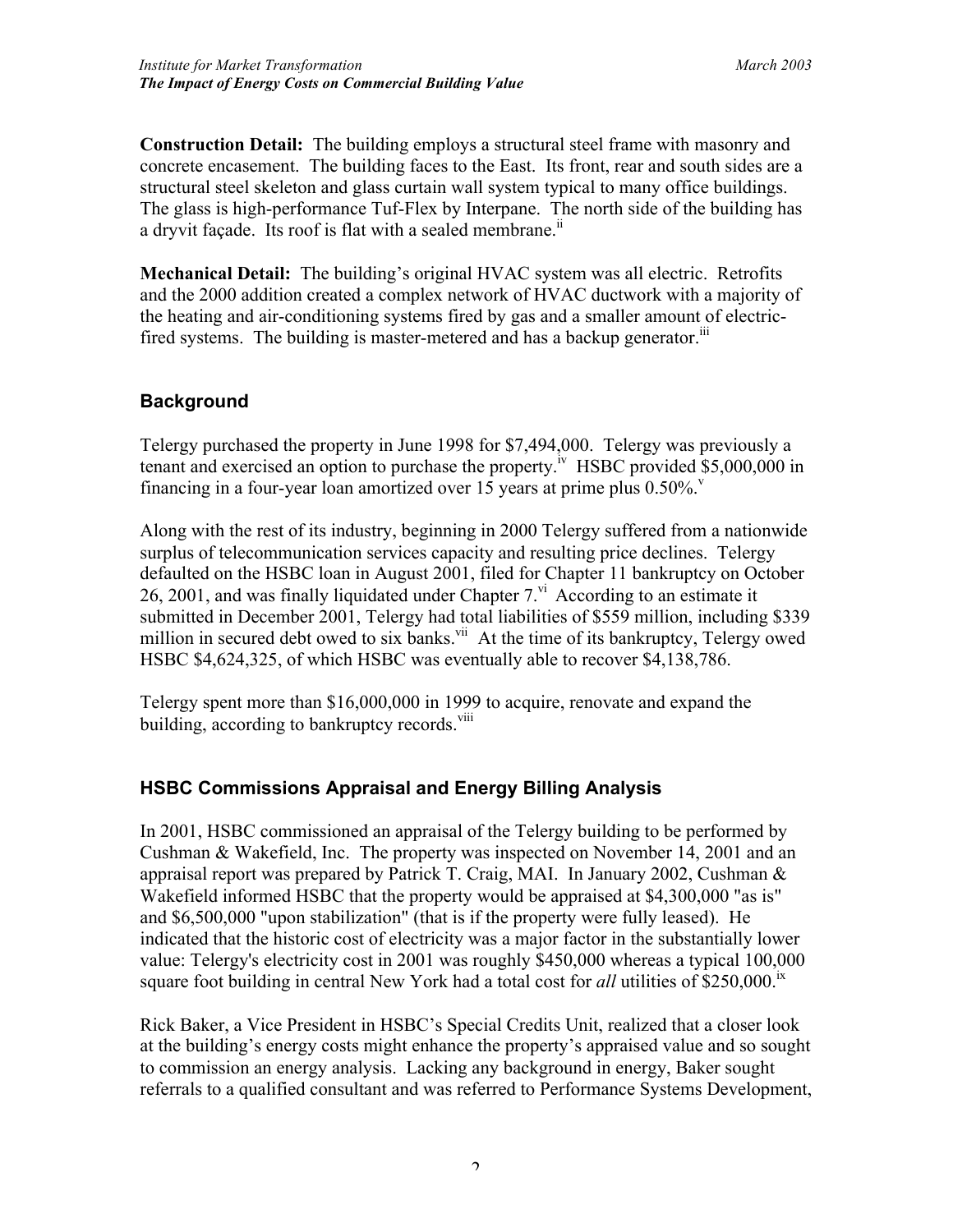Inc. (PSD), an Ithaca consulting firm whose specialties include building performance and efficiency.

Mark Lorentzen of PSD analyzed the Telergy building's utility bills, compared them to U. S. Department of Energy (US DOE) data and delivered a written analysis dated May 15, 2002. He estimated that Telergy's data and switching center equipment use \$134,000 in electricity per year. This estimate was based upon data provided by Ed Fischer (Switching Center Engineer) and Marty Zofcin (Data Center Engineer). Lorentzen noted that removal of the equipment would also reduce cooling costs for the building, as would removal of Telergy's 600-1000 computers. He projected that with the equipment's removal total annual costs could be lowered to levels near \$227,000 in electricity and \$45,000 in gas for a total energy cost of \$272,000 (\$2.35 per square foot) per year -- the US DOE Commercial Building Consumption average for a building of Telergy's size and use.<sup>x</sup> HSBC paid PSD about \$1,700 for the approximately 20 hours Lorentzen spent preparing the analysis.

HSBC provided the utility billing analysis to Cushman & Wakefield, which revised its appraisal to reflect the analysis' findings, included the analysis as an addendum and stated the following in the "Extraordinary Assumptions" paragraph of its cover letter. "Also, an energy audit was prepared by an outside consultant that exhibited significant electricity expense reductions could be realized assuming occupancy of the Telergy space by a traditional office tenant. We have incorporated their findings into our valuation analysis."

The appraisal employs the sales comparison and income capitalization approaches. A central component of its estimate of the building's value is therefore its model of the building's likely revenues and expenses. The appraisal notes that under most leases in the area the tenant pays no energy costs and so assumes in its model that the building owner will pay all energy costs. In modeling these expenses it explicitly bases its electricity cost projections on the PSD energy analysis and assumes a year-one cost of \$272,000 (\$2.35 per square foot). Gas costs are included in the operating expenses line item of \$200,000 (\$1.73 per square foot) for year one.

It also notes that CNA's rent per square foot at \$14.50 is lower than is typical for comparable buildings in the area, but tenants in comparable buildings typically do not pay energy costs and the Telergy building's energy costs are unusually high (projected in 2002 to be roughly \$3.45 per square foot). CNA's adjusted market equivalent rent for 2002 is therefore \$17.95 per square foot, which is a little higher than the market rate. The appraisal model therefore projects rent per square foot of \$17.00 with no billing back of energy costs.

Using the discounted cash flow method with a discount rate of 12 percent, the appraisal concludes that the property's value "as is" as of December 20, 2001 was \$5,500,000. The discount rate is based on two fall 2001 national investor surveys and on judgments regarding the market, the property and associated risks. No other valuation method is appropriate given the fact that the majority of the building is currently effectively vacant.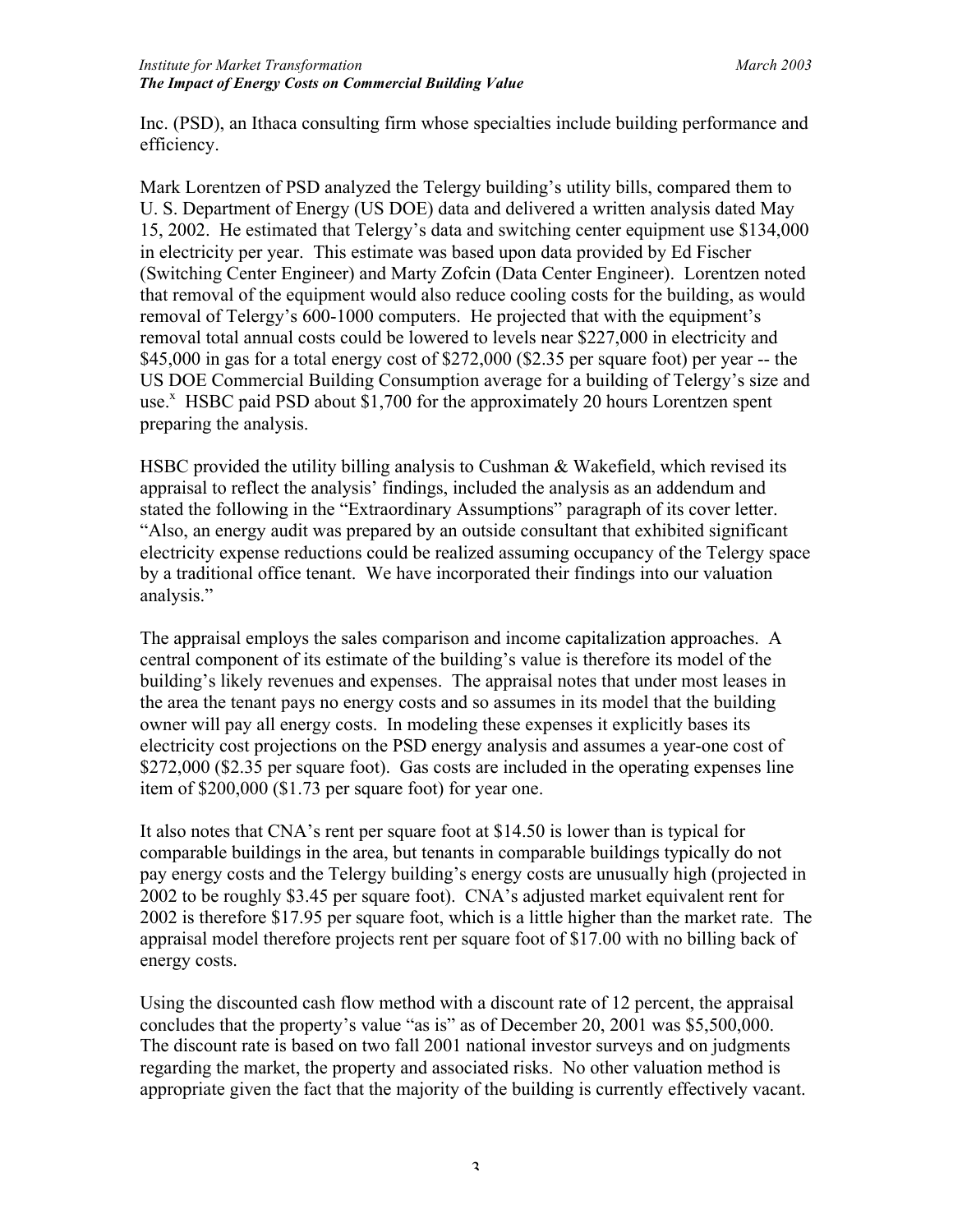The appraisal concludes that the property's value upon stabilization as of January 1, 2003 would be \$7,530,000 using the sales comparison approach, \$7,560,000 using the discounted cash flow method, and \$8,030,000 using the direct capitalization method. In reconciling these values, the appraisal placed greatest reliance on the discounted cash flow method and concluded a value of \$7,700,000. This reliance was justified by the fact that investors are primarily concerned with their return on equity for income-producing properties and that the discounted cash flow method more precisely handles absorption of the vacant space and associated costs of leasing that space. The appraisal calculated net operating income upon stabilization for the property at \$804,412 or \$6.94 per square foot. The implied "going in" capitalization rate was 10.43 percent. The appraisal cited five comparable sales where capitalization rates ranged from 7.01 percent to 10.78 percent and averaged 9.56 percent.

By substituting energy cost projections based on the energy analysis for projections based on historic costs, the appraised "as is" value went from  $$4,300,000$  to  $$5,500,000$  – an increase of 28 percent. And, the appraised value "upon stabilization" went from \$6,500,000 to  $$7,700,000 -$  an increase of 18.5 percent.<sup>xi</sup>

### **CNA Makes Known its Intention to Vacate**

After the complete appraisal had been delivered, CNA reportedly made widely known its intention to vacate the building at the conclusion of its lease in June 2003. CNA was paying exceptionally high energy costs based solely on its pro rata share of the building's rentable area . So, CNA was effectively subsidizing a portion of the energy costs of Telergy's equipment. Unhappiness with this situation reportedly factored into CNA's decision to vacate.<sup>xii</sup>

CNA's decision was a development not factored into the appraised price and would later negatively impact the price for the building at the bankruptcy auction. HSBC therefore commissioned a limited appraisal by Mr. Craig of Cushman & Wakefield to consider the likely impact of this development on the appraised value from his earlier complete appraisal. The September 10, 2002 limited appraisal concluded that given the hypothetical assumption that CNA would vacate, then the "as is" value of the property as of September 10, 2002 was \$4,400,000.

### **The Auction**

The bankruptcy trustee hired Michael Fox International (MFI) as the auctioneer for the liquidation. MFI marketed the property using direct mail, newspaper advertising, and its website. MFI included in the due diligence package for the auction:

1) Excerpts from the complete appraisal commissioned by HSBC, including basic facts about the Telergy building and historic operating statements. Following standard practice, none of the appraisal's value conclusions or revenue projections were included.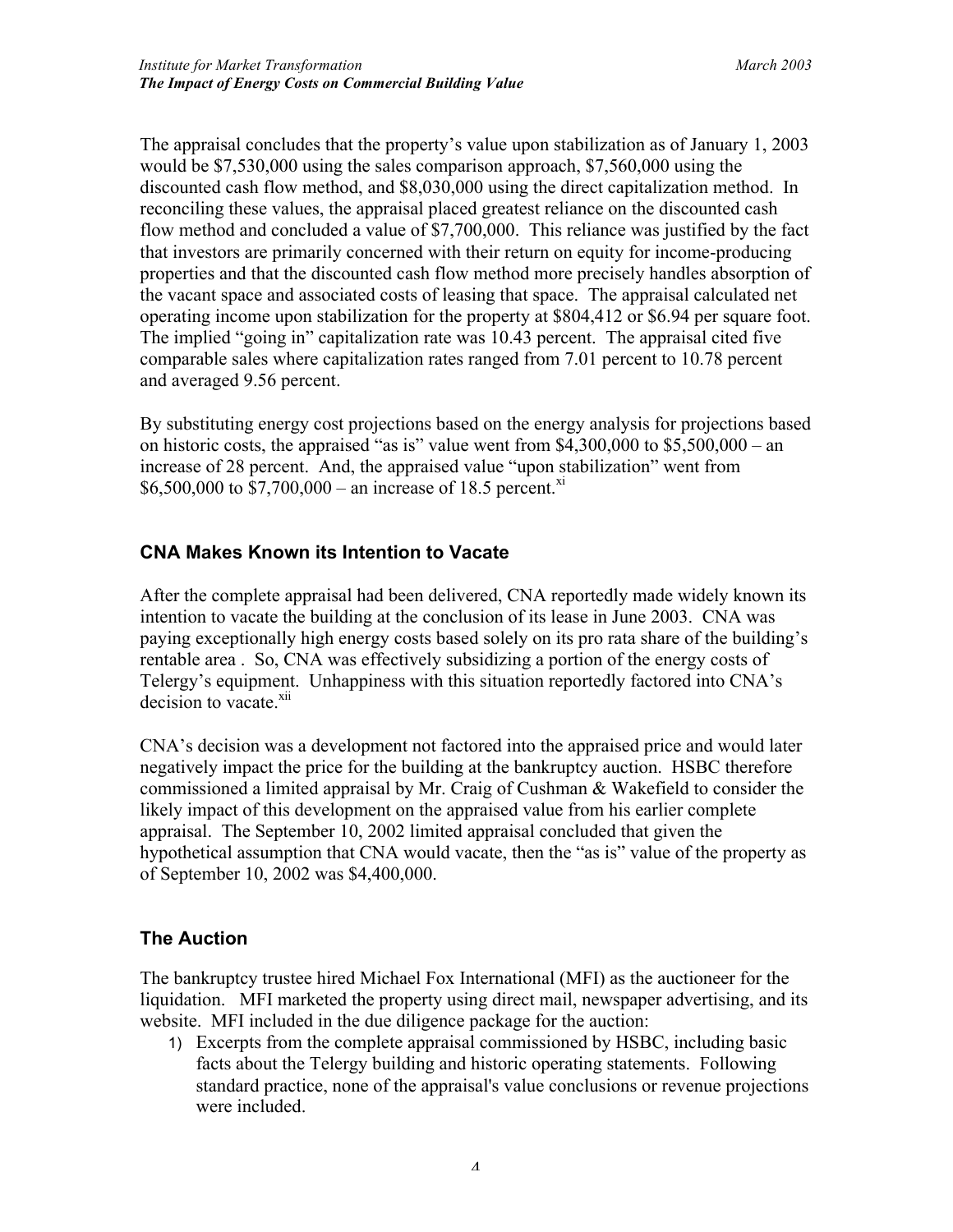#### *Institute for Market Transformation March 2003 The Impact of Energy Costs on Commercial Building Value*

2) An "Energy Audit Information" section consisting of three pages excerpted from a billing analysis provided to MFI by HSBC, written by PSD and dated June 24, 2002. It shows Telergy's annual electric costs as \$470,913 (\$3.92 per SF) of which \$409,416 ((\$3.41 per SF) is "Base Energy." ("Base energy" or "base load" is all energy used for purposes other than HVAC and in this case includes the Telergy telecom equipment's electricity consumption.)<sup>xiii</sup> It also provides a small comparison table showing that Telergy's electricity consumption per square foot was more than twice that of comparable buildings. Following standard practice of omitting technical and other engineering detail in the interest of brevity, MFI did not include in the package estimates of the Telergy telecom equipment's electricity consumption or PSD's projections of the building's future energy costs. However, MFI always invites potential purchasers to request further information and/or complete copies of reports. Xiv, XV, XVi

The Telergy building and more than 4000 other lots were sold at a bankruptcy trustee auction that took place in the building itself on September 24, 2002. In a September 19th, 2002 article a local newspaper (*The Post-Standard* of Syracuse) that had been covering Telergy extensively for years wrote that the auction "will likely be one of the most spectacular auctions ever held in Central New York."<sup>xvii</sup> More than 700 attended the auction, spilling out into the parking lot and jamming into the nearby Hilton Garden Inn's 108-seat ballroom.

The building was the first item to be auctioned. "After a three-minute flurry of bids" it was sold to Dave Merola, the owner of MAPE LLC, a firm that owns and manages on behalf of other owners a handful of properties in the area.<sup>xviii</sup>

The price was \$4,000,000 plus a 5-percent buyer's premium, or effectively \$4,200,000 (\$36.27 per square foot). Baker was quite pleased with the winning bid. He guessed that the property might have sold for \$500,000 less had there been no energy cost analysis.<sup>xix</sup>

# **HSBC Commissions FlexTech Energy Audit**

In the summer of 2002, HSBC commissioned PSD to produce a full energy audit of the Telergy building. Much of the work was subcontracted to Taitem Engineering, an Ithaca firm with specialties including building performance, energy audits, and HVAC systems.

The audit cost \$26,000 – half of which was paid by NYSERDA's FlexTech program. All parties moved with great dispatch to complete the audit as quickly as possible. Nevertheless, the audit was not finalized until shortly after the auction and so was not seen by potential bidders. After the auction, PSD sent a copy of the audit to the new owner.

The audit attributed the building's high energy costs to factors including energy-hungry telecom/Internet equipment, inefficient building systems (HVAC, lighting, envelope) and twenty-four-hour operation.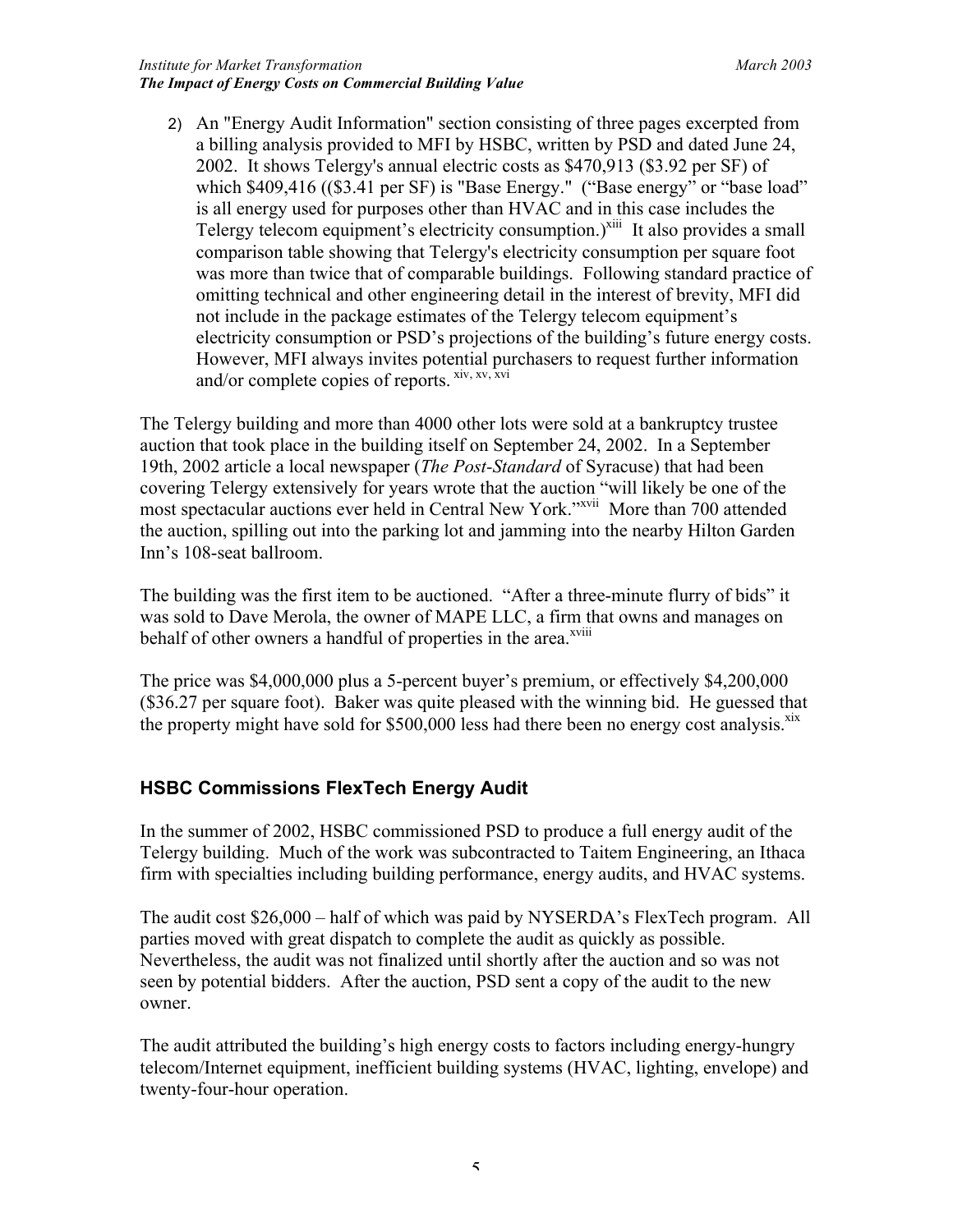The study made retrofit recommendations that are collectively projected to have the potential to save \$72,000 (\$.62 per square foot) per year, a 26 percent reduction in the \$272,004 in annual energy costs projected for the building after replacement of Telergy with a traditional office tenant.

The audit recommended the following measures:

- Seal and insulate problem areas in building envelope
- Replace 230 tons of cooling capacity with high-efficiency condensers
- Install variable speed drives on air handler motors and pumps
- Perform numerous lighting retrofits and add occupancy sensors
- Replace inefficient refrigerators and vending machines
- Overhaul energy management system

In addition to producing energy savings, many of the measures would also significantly improve occupant comfort. The audit reports numerous occupant complaints regarding uncomfortable building conditions. Building maintenance had recorded winter temperatures of 35  $\degree$ F directly above the interior drop ceiling within the 1<sup>st</sup> level offices (adjacent to south façade). Longley Jones Management (the company which managed the building for Telergy) had logged numerous complaints from inhabitants of this space. Physical inspection of this area revealed that the area had virtually no effective insulation and long unsealed connections between the original 1982 façade and the newer 1999 façade. Longley Jones had also reported what it termed a "dead zone" which received little or no heat. This area was located at the center of the building on the  $2<sup>nd</sup>$  and  $3<sup>rd</sup>$ floor. The problem was likely due to the fact that the core air handler unit did not contain a heating unit. $^{xx}$ 

Baker guesses that if there had been time to properly market the energy audit to potential bidders, then the building might have commanded an additional \$500,000 at auction (that is \$500,000 in addition to the \$500,000 of the actual sale price that Baker guesses can be attributed to the billing analysis for a total of \$1,000,000 potentially resulting from attention to energy).  $^{xxi}$ 

Based on his experience with the Telergy building, Baker says that for large buildings he would recommend routinely considering commissioning energy audits just as one routinely considers commissioning appraisals or environmental assessments. He would now consider commissioning an energy audit for any property with higher than average energy costs and possibly for any property over a certain value threshold -- perhaps, \$4,000,000.xxii

# **The Perspective of the Building's New Owner**

David Merola, the owner of MAPE LLC, was the winning bidder. He had gone to the auction primarily to look at the furniture being auctioned. He thought he had only a 15% or 20% chance of submitting the winning bid; he believed that a big institution (for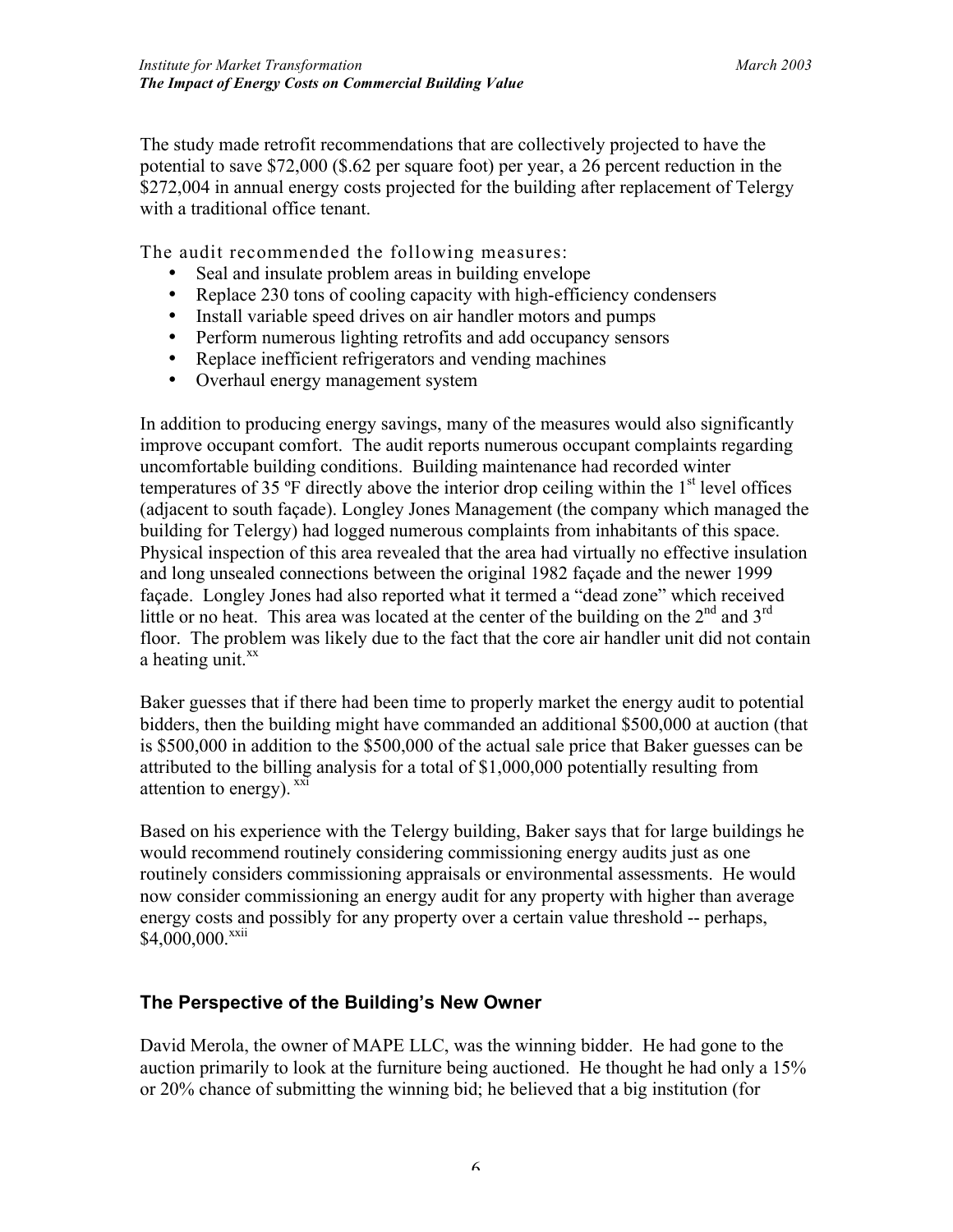example a General Motors, Ford, or Saint Joseph's hospital) would buy the building for \$5,500,000 or more and occupy the building itself. The winning bid was Merola's only bid.

Merola's expectations were based on his first-hand knowledge of what other local buildings collect in rent and pay for energy, as well as his conviction that lower tax assessments could be negotiated with local jurisdictions. (The complete appraisal notes that comparables suggest that the property is over-assessed, but assumes no tax reductions in its model.) Merola figured the building's electric bills should run around \$17,000 per month, but to be safe he budgeted \$25,000 per month.

Merola believes that others were deterred from bidding by concerns regarding the building's high vacancy rate, taxes and energy costs, which combined to produce the danger of losses in the near term.

Merola heard at the auction that an energy audit had been done, but generally attaches little importance to casual oral statements in situations like this. In any case, he reached some conclusions similar to that of the audit, including that the building's energy costs could be significantly reduced by removal of Telergy's equipment, retrofits, and improvements in operational practices.

With the goal of cutting energy costs, as of January 21, 2003 Merola had already made the following changes in operational practices :

- 1. Powered down Internet and telecom equipment by about 90% providing just the power that the equipment's new owner says is required to maintain the equipment's memory. The equipment's new owner has not yet decided what to do with the equipment, and MAPE is legally prohibited from completely cutting power to the equipment.
- 2. Turned off 10 to 15 electric heaters.
- 3. Turned off motors in the pond.
- 4. Turned off AC systems that went "nowhere."
- 5. Turned off lights at night.

MAPE has not yet received any energy bills. The cuts in energy consumption were so large that the property's gas and electricity provider (Niagara Mohawk) called MAPE to inform it that it was sending out a meter reader to double check the metering equipment. Niagara Mohawk informed MAPE over the phone that the property's bills for December, 2002 were roughly \$17,000 for electric and \$6,500 for gas or a total of \$23,500 (\$.20 per square foot). This compares to \$43,000 in average monthly energy costs or \$.37 per square foot in prior years.

Merola believes that he will be able to cut the buildings energy costs by another 30%, which should fully offset the increase in energy costs that will result when the building is fully occupied. Merola is trying to convince the vendor that runs CNA's cafeteria to replace its old ("1950s") and inefficient refrigerators.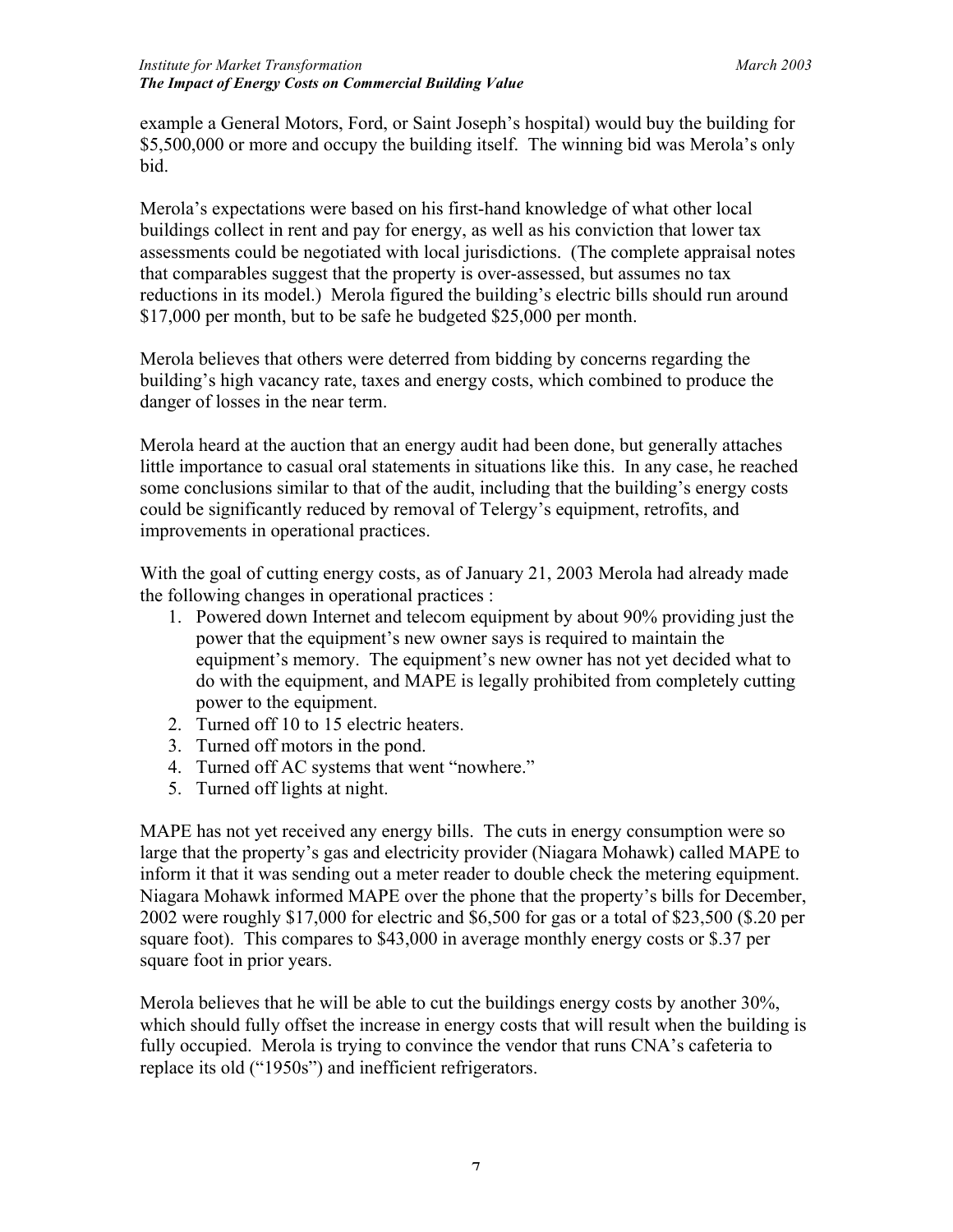MAPE is in the process of looking at ways to achieve its goal of further reducing energy costs and to improve occupant comfort. It recently engaged CS Engineering of Syracuse to conduct a full evaluation of the building's electrical systems. The evaluation should be completed in the spring of 2003.

MAPE has submitted a lease proposal to CNA that would significantly cut CNA's rent and hopes to retain CNA as a tenant. If feasible given the building's wiring (and Merola believes it is), MAPE will offer CNA and potential new tenants the option of having their spaces sub-metered.<sup>xxiii</sup>

## **Conclusion**

As the largest single operating expense in typical commercial buildings, energy costs are typically an important factor in building value. Energy costs therefore merit great attention from appraisers, lenders, commercial building owners and managers, and investments in energy efficiency can produce excellent returns in the value of a building. This is especially true in buildings which, like the Telergy building, are inefficient and have vacancy problems. Close attention to the Telergy building's energy costs (in the form of an energy analysis), resulted in an increase of \$1.2 million or \$10.37 per square foot in the in the building's appraised value – a 28 percent asset value increase. Energy efficiency investments under consideration by the building's new owner will likely further increase the building's value.

### **Acknowledgments**

The Project on Energy Efficiency and Property Valuation was conducted through the generous support of New York State Energy Research and Development Authority (NYSERDA). NYSERDA is the third-party administrator of **New York Energy \$martSM** programs, of which this work is a part, and is funded by a System Benefits Charge on users of the electric transmission and distribution systems in New York State.

IMT would also like to thank those who shared documents and contributed their time and expertise in interviews and correspondence. They include: Rick Baker, HSBC; Mark Lorentzen, Performance Systems Development Inc.; Ian Shapiro, Taitem Engineering; David and Vicki Merola, MAPE LLC; Laurie Kokkinides, NYSERDA; David Fiegel and Louis Goldberg, Michael Fox International, Inc.; and Michael McLaughlin, Longley Jones.

<sup>|&</sup>lt;br>i <sup>i</sup> "Complete Appraisal of Real Property: Telergy/CNA Office Building, " prepared for HSBC by Cushman & Wakefield Inc., December 20, 2001, C&W File ID: 01-12004-9342

<sup>&</sup>lt;sup>ii</sup> "Draft Energy Audit for the NYSERDA Flextech Program," Prepared for HSBC Bank Corp. by Performance Systems Development Inc. (www.psdconsulting.com), September 17, 2002 iii *ibid* 

<sup>&</sup>lt;sup>iv</sup> "Complete Appraisal of Real Property: Telergy/CNA Office Building, " prepared for HSBC by Cushman & Wakefield Inc., December 20, 2001, C&W File ID: 01-12004-9342